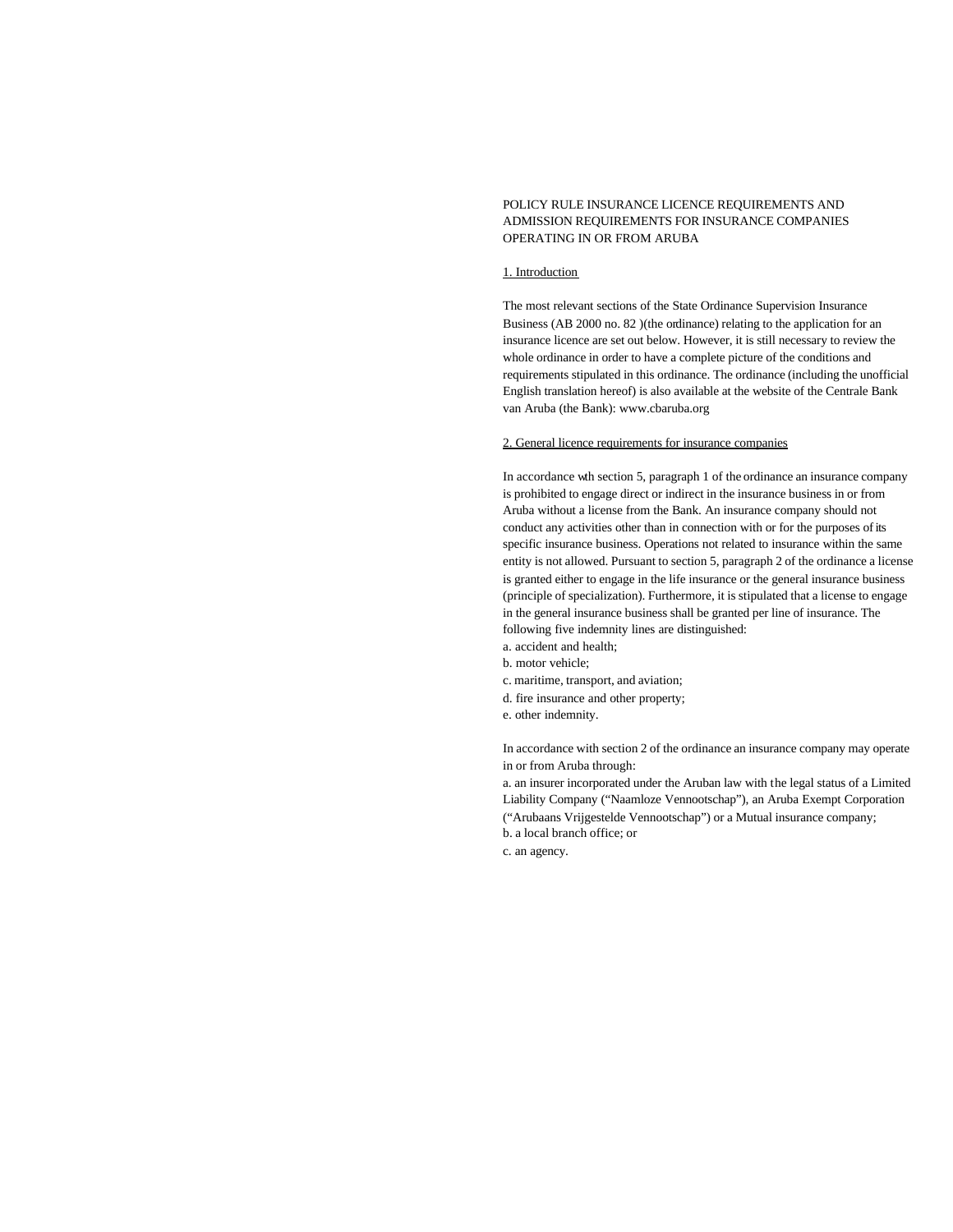Under Section 7 of the ordinance a license will be granted if the applicant complies with the following conditions:

- the applicant's day-to-day management is determined by at least one natural person;

- in so far it concerns a legal entity, the applicant has a supervisory board or a similar body, consisting of at least three natural persons;

- the expertise of the persons who determine or co-determine the policy of the insurer is sufficient to conduct the insurance business;

- the intentions or antecedents of the persons who determine or co-determine the policy of the insurer are such that they could not endanger the interests of the insurants, the insured or others entitled to payments;

- there is no question of an influence on the applicant which is contrary to a sound policy for insurers, or of a circumstance that could bring this about as a result of a qualified holding in the applicant;

- the declaration of the auditor that accompanies the annual financial statements or opening balance sheet should imply that these present a true and fair view of the size and composition of the capital of the applicant;

- the applicant is able to realize its intentions as mentioned in its program of activities, the envisaged management controls and administrative organization, or meet the requirements to be imposed on it in connection with the supervision; - the granting of a license to the applicant does not lead to an undesirable development of the insurance sector, or to a circumstance that could bring this about;

- the applicant meets at least the minimum solvency margin requirements as mentioned in section 14, third paragraph of the ordinance.

Furthermore, all insurance companies should be able to comply continuously with the requirements and conditions stipulated in the ordinance, as well as the regulations issued by the Bank.

3. Licence requirements and admission policy with respect to branches and agencies of insurance companies not established in Aruba

In order to ensure a sound development of the insurance sector in Aruba (refer to section 7 sub e and h of the ordinance), a branche office or an agency of an insurance company not established in Aruba will, in principle, only be considered for granting or holding a licence as referred to in section 5 of the ordinance if the following requirements are met:

1. It is an agency or branch of an existing foreign insurance company, insurance group or financial conglomerate that is active in the major financial

j

<sup>&</sup>lt;sup>1</sup> The applicant is the legal entity requesting a license to operate in or from Aruba.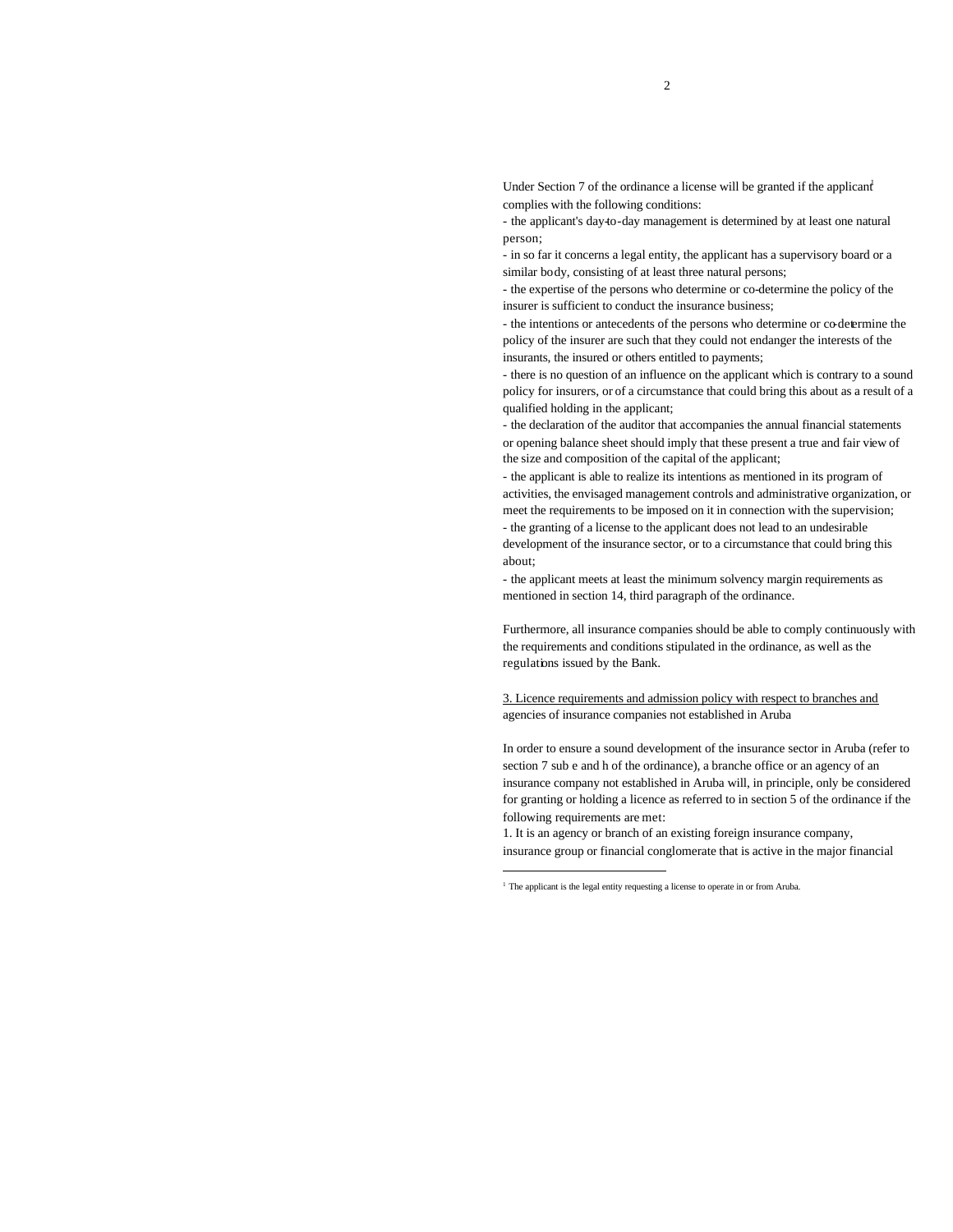markets around the world and with a balance sheet total of at least US\$ 10 billion and an "A" rating issued by Standard & Poors or a comparable rating agency. 2. The parent company has an adequate financial strength and a solid reputation. 3. The supervision conducted by the supervisory authorities of the parent company (the home country supervisor) is of an adequate level and of a comprehensive nature.

4. The Principles Applicable to the Supervision of International Insurers and Insurance Groups and their Cross-Border Operations (Insurance Concordat December 1999), issued by the International Associatio n of Insurance Supervisors, are endorsed by the home country supervisor.

The elements listed under 1,2,3 and 4 are described in more detail below.

### Branch offices or agencies

In view of the changing market conditions and in order to be able to better protect the interest of policyholders the Bank has deemed it necessary to strengthen its admission policy with respect to foreign insurance institutions operating via branch offices or agencies. Only international insurers that are able to comply with the requirements mentioned under point 3 above will be considered for admission as a branch office or agency.

#### Financial strength and solid reputation

It is a prerequisite that the applicant provides certified financial statements over the last three years to prove the financial soundness of the parent company. Important elements in the Bank's assessment of said financial strength are among other things: capitalization, profitability, liquidity, audit and internal controls, quality of management as well as policies and procedures.

### Quality of the supervision of the home country authorities

The leading guideline for the Bank's policy continues to be that the supervision conducted by the home country supervision meets international standards. In addition, the Bank must be able to exchange information with the home country supervisor of the parent company so that it can be established that the home country supervision is adequate and meets international standards and the parent company meets the regulatory requirements of the home country.

### Insurance Concordat December 1999

The Bank has endorsed the Principles Applicable to the Supervision of International Insurers and Insurance Group and their Cross-Border Business Operations issued by the International Association of Insurance Supervisors (IAIS). These Principles establish a framework for co-operation between insurance supervisors.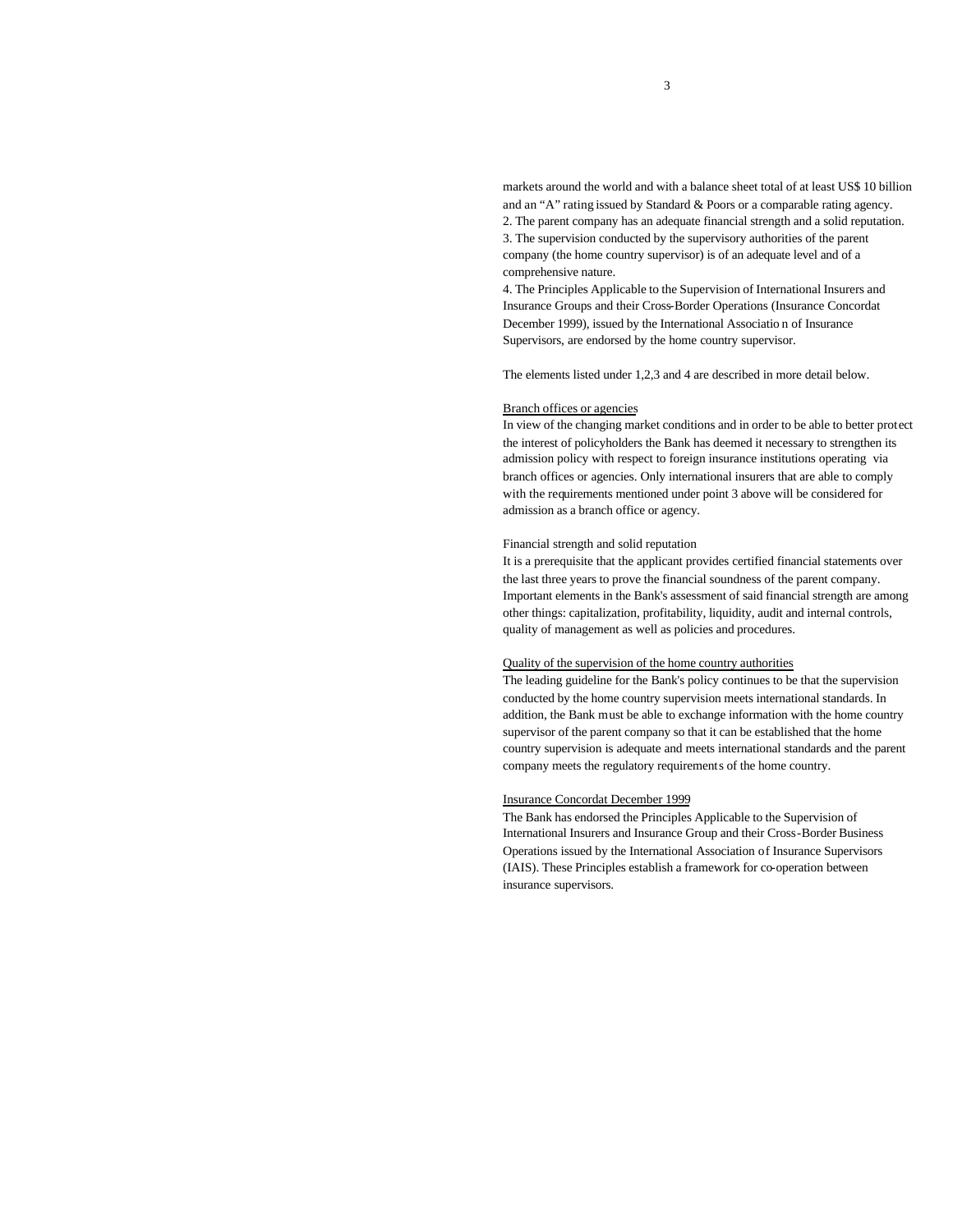## 4 . Representative body

All insurance companies operating in the domestic market should become a member of the representative body for insurers designated by the Minister of Finance.

## 5 . Procedure

In accordance with section 6, paragraph 4 of the ordinance, the Bank will take a decision on the application within thirteen (13) weeks upon receipt of all relevant documents for its evaluatio n.

## 6 . Application

Pursuant to section 6 paragraph 1 of the ordinance and the Bank's admission policy, an applicant shall at least submit the following documents:

a. Articles of incorporation and by-laws of the applicant.

b. An extract of the registration in the trade register at the Chamber of Commerce not older than 6 months.

c. The completed questionnaire for each of the persons who determine the day-today policy of the company<sup>2</sup> and for each of the members of the supervisory board of the company.

d. The completed questionnaires of shareholders – natural persons with a qualifying holding.

e. A business plan for a three year period, including the projected balance sheet and income statements, containing at least information on:

- the risks to be insured -direct, assumed and ceded by line of business;
- the rating program and actuarial assumptions;
- the reinsurance program;

j

- three year financial projection, including a projection of the solvency margin and liquidity position;

- the envisaged internal and administrative organization and internal controls.

f. The certified annual financial statements over the past three years of the

applicant. If the applicant is a local entity, an opening balance sheet certified by an external auditor is required.

g. A confirmation from the home supervisor that the insurance company is authorized to conduct the types of insurance business proposed.

h. A confirmation from the home supervisor, if applicable, that the insurance

 $2 \text{ If the day-to-day policy is performed by a legal representative, e.g. a management company or an agent, the$ representative must be professionally qualified, reliable and of good repute.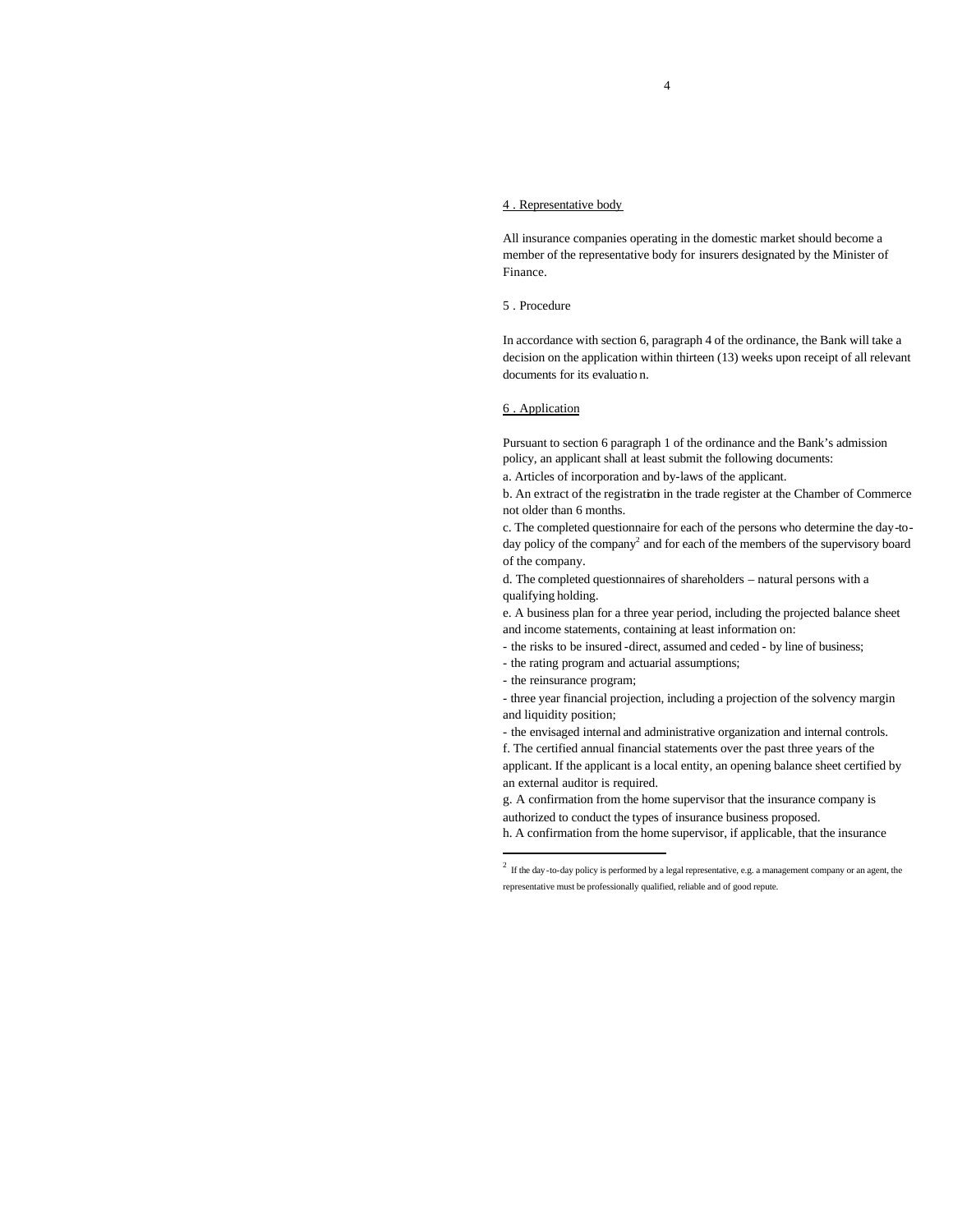company is solvent and meets all regulatory requirements in the home jurisdiction.

If the day-to-day policy of the company is performed by an insurance management company or an agent (legal representative) the following information shall be provided:

i. A certified copy of the articles of incorporation of the representative. j. A recent extract of its registration in the trade register at the Chamber of Commerce.

k. A deed of appointment of the representative.

In the event that the applicant constitutes part of a group, the information on the formal and actual control structures within the group and a list of names of the persons who determine or co-determine the group's policy shall also be provided. If the applicant intends to conduct motor vehicle insurance, its application should include a statement stating that its insurance terms comply with the stipulations laid down in the State Ordinance Motor Vehicles Liability Insurance (AB 1999, no. GT 12).

The Bank maintains the right to request, if deemed necessary, additional information.

### 7. Existing branch offices or agencies

As insurance companies are required to comply with the requirements of the ordinance continuously, branches or agencies of insurers established outside Aruba which already hold a licence, are obliged to meet the requirements set out in this policy rule within the timeframe set under point 8 below.

A branch office or agency of an insurance company established outside Aruba which is unable to meet the requirements laid down in this policy rule because, e.g., (i) the parent company does not have an adequate financial strength and a solid reputation, or (ii) the supervision conducted by the supervisory authorities of the parent company is not of an adequate level or of a comprehensive nature, can opt to establish itself in Aruba as a legal entity as referred to in section 2 of the ordinance.

### 8. Entry into force and transition period

This policy rule will enter into force on January 1, 2007.

All (branches and agencies of) insurance companies which hold a licence on